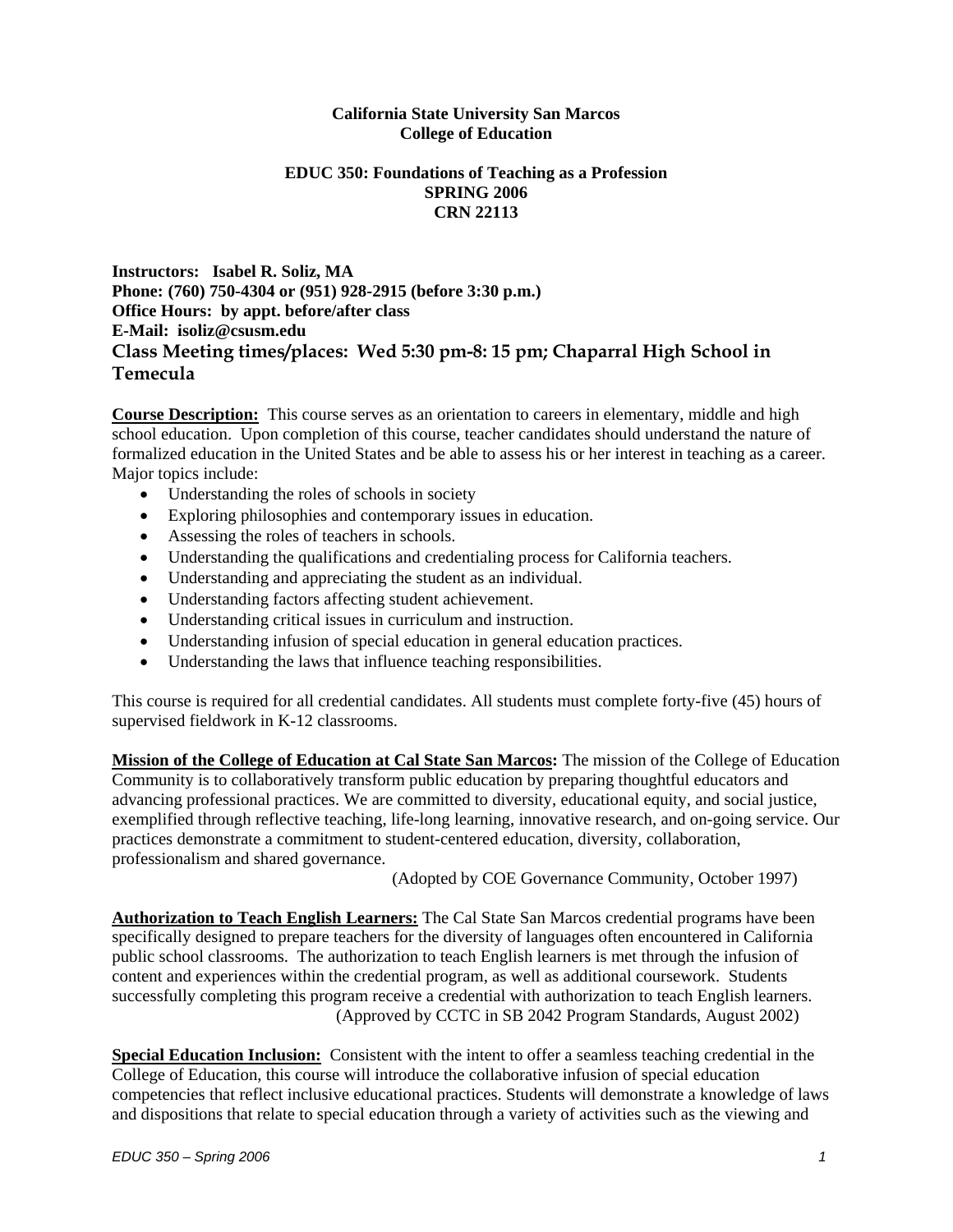analysis of the video F.A.T. City, reading and analysis of "School Law & Diversity," and/or *Creating an Inclusive School*.

**Students with Disabilities Requiring Reasonable Accommodations:** Students are approved for services through the Disabled Student Services Office (DSS). This office is located in Craven Hall 5205, and can be contacted by phone at (760) 750-4905, or TTY (760) 750-4909. Students authorized by DSS to receive reasonable accommodations should meet with their instructor during office hours or, in order to ensure confidentiality, in a more private setting.

**College of Education Attendance Policy:** Due to the dynamic and interactive nature of courses in the College of Education, all students are expected to attend all classes and participate actively. Absences and late arrivals/early departures will affect the final grade. A minimum grade of C+ is required in Educ 350 to qualify as prerequisite for admission to the Cal State San Marcos teacher credential program. COE attendance policy states, "At a minimum, students must attend 80% of class time, or s/he may not receive a passing grade for the course at the discretion of the instructor. Individual instructors may adopt more stringent attendance requirements." Should students have extenuating circumstances, please contact the instructor as soon as possible. In this section of Educ 350, the instructor has adopted this additional policy: If you miss two class sessions, you cannot receive a grade of A or A -; if you miss three class sessions, you cannot receive a grade of B+ or B.

**Credential Program Recommendations:** As one of several evaluation methods, Educ 350 course instructors are asked for feedback concerning credential candidates who are applying for programs at Cal State San Marcos. Keep in mind that your professionalism and hard work in this class not only affect your course grade, but also indicate your readiness for a credential program.

**Field Work:** In addition to in-class work, assigned readings and projects, students will participate in forty-five (45) hours of supervised fieldwork assignments in a variety of public school settings. Approximately half of your time should be spent in one teacher's classroom, and the remainder of the time should be distributed among other classrooms. A recommendation (usually from the classroom teacher where most of the fieldwork is done), as well as a Field Experience Recommendation Form with documented hours and teacher verification, are requirements for admission to the Cal State San Marcos Teacher Credentialing programs.

**Use of Technology:** Students are expected to demonstrate competency in the use of various forms of technology (i.e. word processing, electronic mail, iLEARN/WebCT, use of the Internet, and/or multimedia presentations). Specific requirements for course assignments with regard to technology are at the discretion of the instructor. Keep a digital copy of all assignments for use in your teaching portfolio. Details will be given in class.

**Teaching Performance Expectation (TPE) for EDUC 350**: A primary goal of Educ 350 is to begin the process of developing teacher candidates to become professional educators. The following TPE of the California Commission for Teacher Credentialing is expected to be met during this course:

#### **TPE 12: Professional, Legal and Ethical Obligations**

Candidates are aware of their own personal values and biases and recognize ways in which these values and biases affect the teaching and learning of students. They resist racism and acts of intolerance. Candidates appropriately manage their professional time spent in teaching responsibilities to ensure that academic goals are met.

Candidates for a Teaching Credential understand and honor legal and professional obligations to protect the privacy, health, and safety of students, families, and other school professionals. They are aware of and act in accordance with ethical considerations and they model ethical behaviors for students. Candidates understand and honor all laws relating to professional misconduct and moral fitness.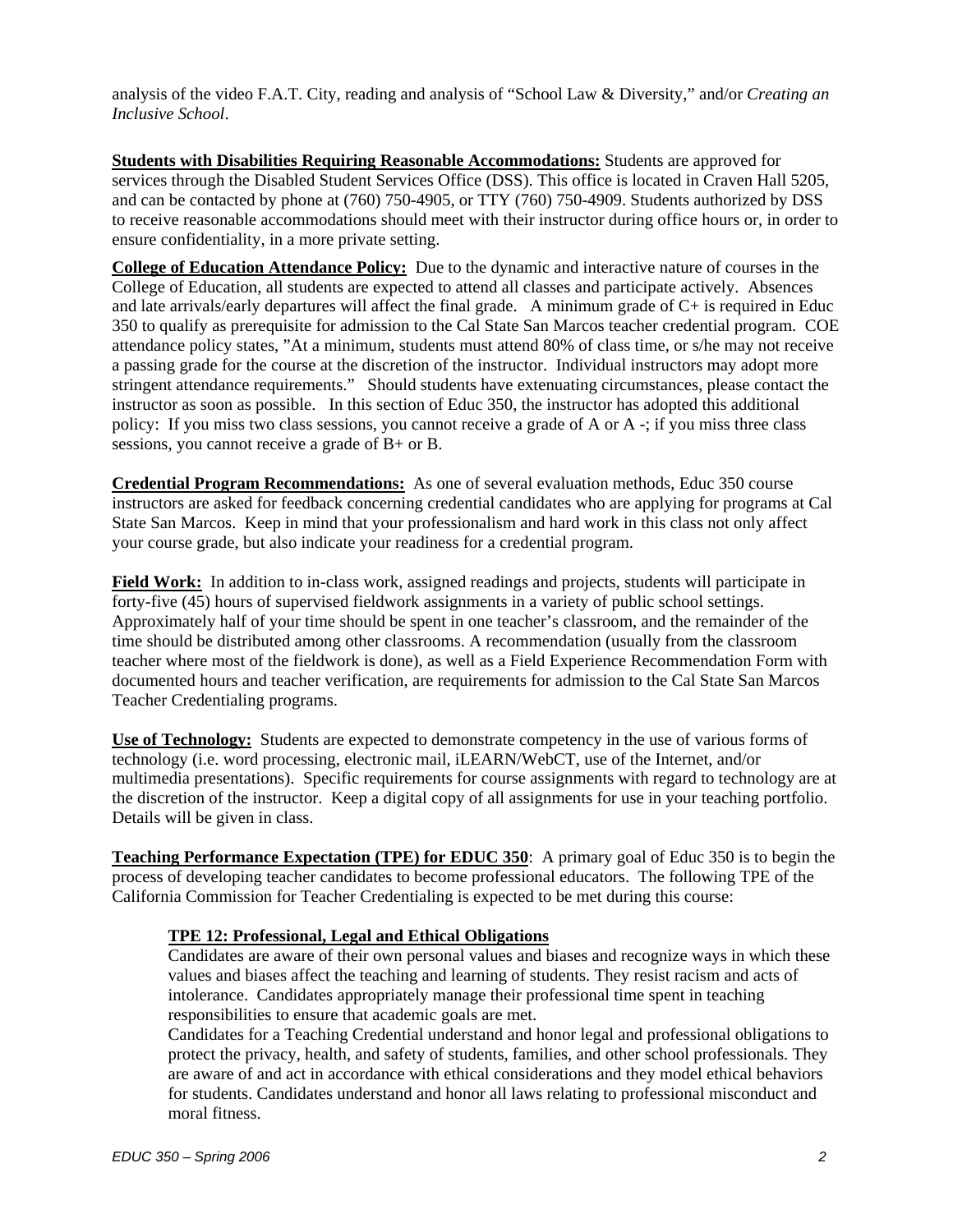#### **Teaching Performance Assessment for Developing as a Professional Educator**

The successful completion of the personal philosophy assignment is a requirement for completion of this course and is a component of partially meeting the TPE described above. This statement will be used for assessment both in the course and at completion of the College of Education program. Retain an electronic copy of your statement for submission for your portfolio at the completion of your teacher education program.

**Class Discussions and Participation:** Students will engage in active learning each class session, and will be expected to actively participate.

- Do you participate in class discussions productively, sharing your knowledge and understandings?
- Do you interact productively with your peers, taking on a variety of roles (leader, follower, etc.)?
- Do you contribute appropriately to group work—do you "do your share"?
- Are you able to accept others' opinions?
- Are you supportive of others' ideas?
- Do you support your peers during their presentations?
- Can you monitor and adjust your participation to allow for others' ideas as well as your own to be heard?

**Course Requirements:** Teacher education is a professional preparation program. It is expected that students will come to class prepared to discuss the readings, submit required assignments, and participate in class activities. Students are expected to adhere to academic honesty and integrity, standards of dependability, confidentiality and writing achievement. Because it is important for teachers to be able to effectively communicate their ideas to students, parents, colleagues, and administrators, writing that is original, clear and error-free is a priority for the College of Education. It is expected that work will be turned in on time. Please discuss individual issues with the instructor. Points will be deducted if assignments are submitted late (10% penalty per day late; no credit will be awarded if the assignment is one week late).

#### **Required Texts:**

Armstrong D.G., Henson, K.T., and Savage, T.V. (2005). *Teaching Today. Seventh Ed.* Merrill Prentice Hall.

Villa, Richard A. and Thousand, Jacqueline S. (1995). *Creating an Inclusive School.* Alexandria, VA: Association for Supervision and Curriculum Development. (Chapters 1, 2, 3, p. 125-135 and 162- 167)

#### **One of the Following "Choice Books": (Amazon, Barnes & Noble)**

Kidder,Tracy (1989). *Among School Children*. Boston: Houghton-Mifflin. Kozol, J. (1991). *Savage Inequalities: Children in America's Schools*. New York: Harper Ladson-Billings Gloria (2001) Crossing *Over to Canaan* Meier, Daniel R. (1997). *Learning in Small Moments: Life in an Urban Classroom*. New York: Teachers College Press. Michie, G. (1999). *Holler If You Hear Me*. New York: Teachers College Press. Paley, Vivian (1992) *You Can't Say You Can't Play* Valdes, Guadalupe (2001) Learning *and Not Learning English*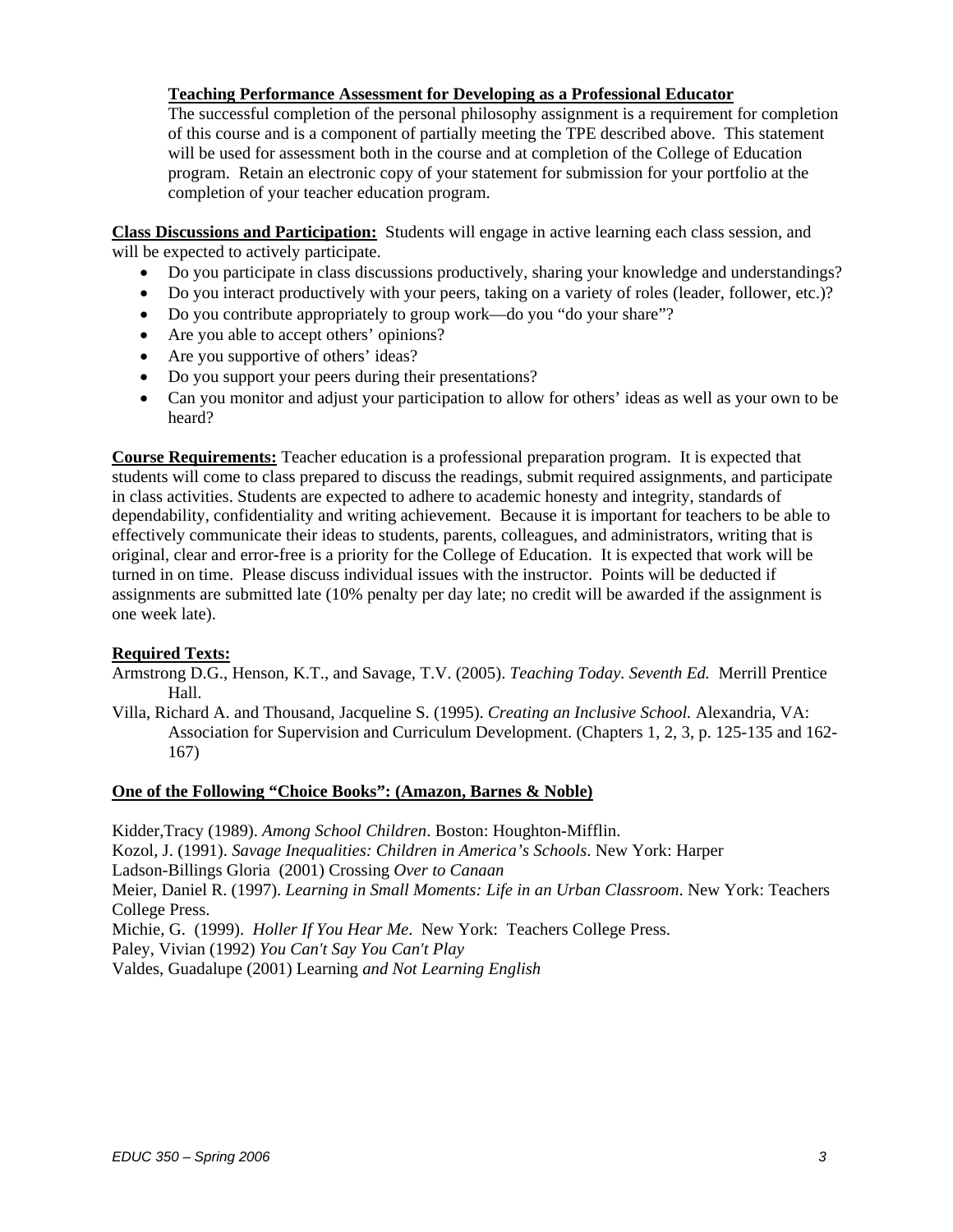### **Assignments and grading:**

| Interview of a teacher                                  | 10 points |
|---------------------------------------------------------|-----------|
| <b>Classroom Observation Reports</b>                    | 25 points |
| Choice Book Report/Discussion                           | 20 points |
| School Law and Diversity Assignment                     | 10 points |
| <b>Current Events in Education</b>                      | 5 points  |
| Personal Philosophy of Teaching, Learning and Schooling | 15 points |
| Attendance, Participation, Collaboration                | 15 points |

#### **Interview of a teacher (Due: April 5, 2006)** 10 points **10** points

You will write a 3-4 page paper based on an extended interview with a public school teacher who has been teaching at least three years. Your purpose is to render a sketch of the teacher as a person with a distinct philosophy and who uses specific classroom behaviors shaped by their experience. The following is a list of several basic questions that may be used.

- 1. Why did you become a teacher? How attractive was this profession at the time you entered? Did you consider other career paths? Do you have any regrets for selecting this career?
- 2. Describe your professional education training. How helpful was it in preparing you for how to teach? How long did it take for you to be comfortable with your teaching?
- 3. How would you define "teaching"? Do you have a particular educational philosophy that describes your teaching style?
- 4. How many years have you taught? At what grade levels? Which did you enjoy the most? Why?
- 5. What have been the major joys you have experienced---frustrations? What changes in your school or in the profession would be necessary for you to experience more joys and fewer frustrations?
- 6. How do you learn about the individual differences in the lives and experiences of your students? Have you experienced any "culture shock" in working with students whose background is different from your own? What accommodations (if any) have you made to work more effectively with different types of students?
- 7. What "first year lesson" did you learn that stays with you to this day?
- 8. Do you have some favorite memories from classroom experiences? Do you tend to remember specific students?
- 9. What changes have you noticed in the profession since you started? How do you feel about these changes?
- 10. Is there anything else I should know to help prepare me for a career in teaching?

#### Analysis:

*EDUC 350 – Spring 2006 4*  After collecting the information, think about what you have learned about this teacher and teaching in general. Focus on a few themes that best characterize what you have heard. Don't try to be all-inclusive in your written analysis. Consider that this information means to you as you prepare yourself to work with students – especially those that come from a background different from yourself. Please protect the teacher's confidentiality by using a pseudonym and masking other details.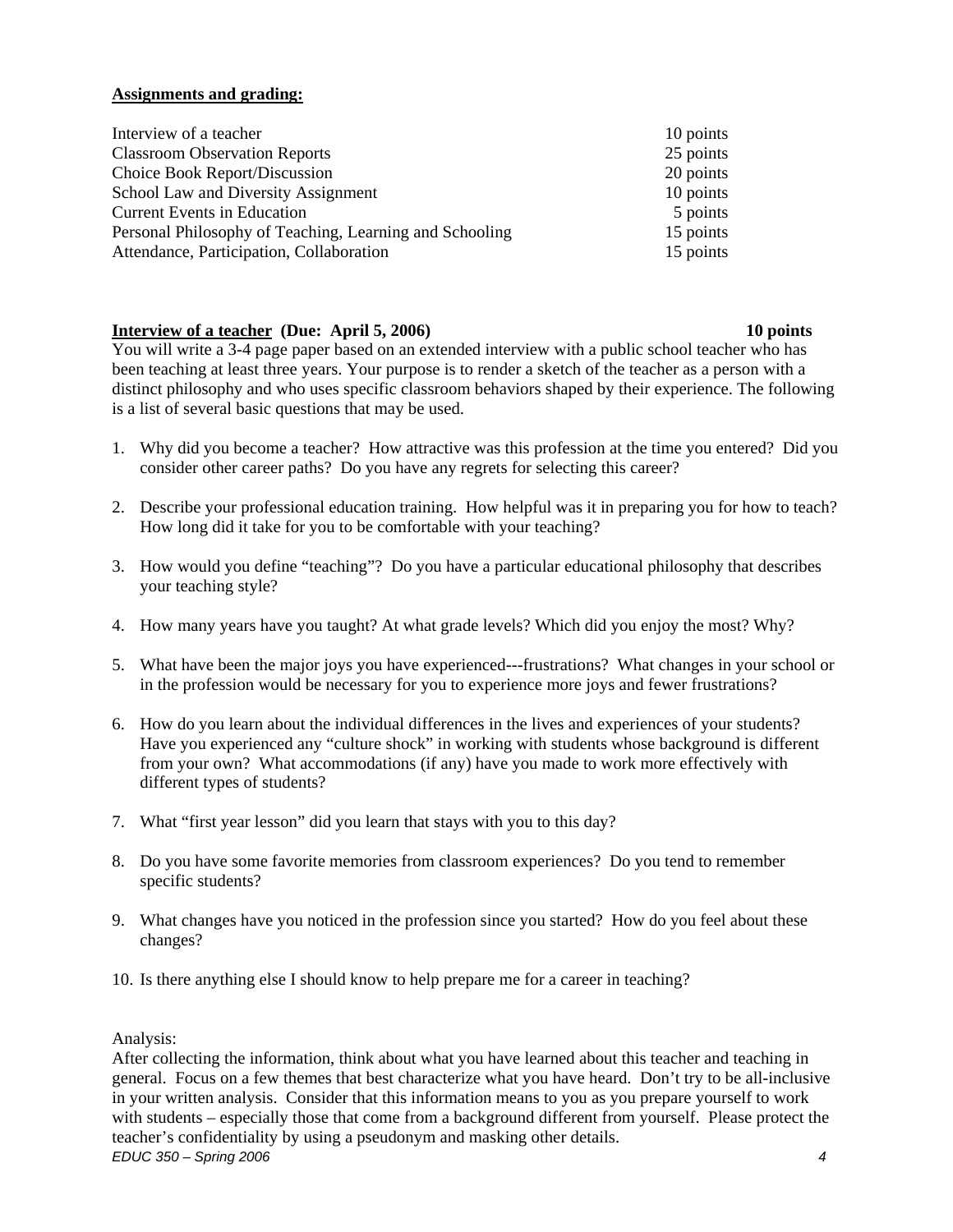#### **Classroom observation reports (Due Feb. 8, Mar.15, April 19) 25 points**

You must complete 45 hours of observations in public schools for this course. Choose the location for your field experience observations early and carefully. Make copies of the introduction letter, as you may need one when you meet with the school principal or secretary. I suggest you call ahead and ask for an appointment to observe and explain the purpose of your visit. Plan ahead as it may take a week or more for the school to arrange an observation visit. Depending on the time you have available, you may wish to explain that you would like to observe in several different grades or classroom settings. You MUST visit the following grade levels/school setting to include in your 45 hours of observation.

 Primary classrooms (K-3) Upper elementary (4-6) Middle school (6-8) High school (9-12) Special Education (RSP or SDC) Bilingual/Structured English Immersion – if available

Complete **one observation form for each classroom** you visit. Each observation should last at least 30 minutes. Your observations will be collected at three times (dates are listed in the class schedule). Each group of observations will have a specific focus and you will need to **include a general overview** highlighting the focus of all the classrooms visited during each observation period.

Type your observations on the form provided or create your own using a similar format. All of the necessary forms should be accessed at: http://lynx.csusm.edu/coe/facultyStaff/Syllabus1.asp

There is a notation to EDUC 350 students to download the Field Experience File. Download this document before the next class session.

#### **Focus #1 – Due Feb. 8, 2006.**

- A. **Room Arrangement** (physical layout): Does the desk or table arrangement support or detract from the delivery of instruction? Can all students see the board? Can the teacher move easily about the room?
- B. **Classroom rules and procedures:** Are rules posted? Who generated the rules? Do you see evidence that they are enforced? Consistently? Do students seem to know what is expected of them?
- C. **Classroom diversity:** Do you see evidence of diverstiy; in ability, ethnicity, linguistic background, special needs or socioeconomic status? Do you notice the teacher responding to all students equally? How do students respond/relate to this diversity?
- D. **Students:** Do students appear ready to learn? Do you sense positive interactions with other learners both in the classroom and outside the classroom?
- E. **School/Class climate:** Were you able to observe students on the school playground or outside of class? Do you feel this school/classroom is a friendly and positive learning atmosphere? How do adults outside of class respond to students?

#### **Focus #2 – Due Mar. 15, 2006.**

F. **Classroom Management:** Was the teacher able to get compliance from the students in the area of behavior? What techniques did you observe used to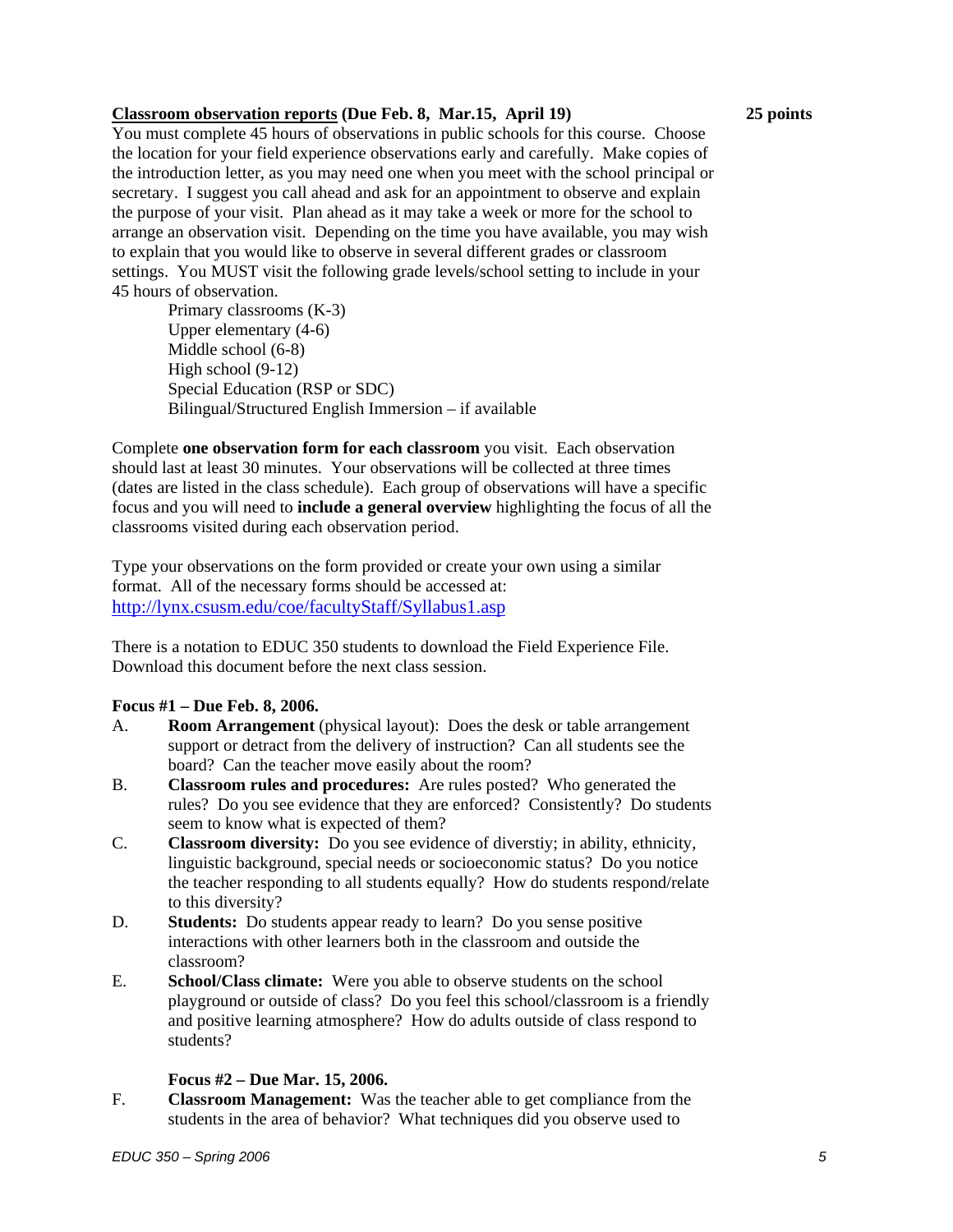control the behavior of students? Did you see evidence that the students understand the expectations? Was the teacher consistent in discipline used?

- G. **Communication:** Observe the clarity of instructions. Do students seem to understand what they are to do? Does the teacher use several forms of communication i.e., visual, oral etc?
- H. **Variety of instruction:** Does the teacher use a variety of teaching techniquesdirect instruction, small groups, guided practice, and/or hands-on activities?

#### **Focus #3 – Due April 19, 2006.**

- I. **Planning for instruction:** Did you see any evidence of a lesson plan? Were the materials organized and ready for use at the proper time?
- J. **Flexibility:** Did you notice evidence of flexibility in teacher behavior? Were there "teachable moments" that the teacher used to make a point? Did the teacher make use of or build upon student responses to make an instructional point?
- K. **Evaluation techniques:** How does the teacher know if the objectives of the lesson are being met? What documentation is maintained? Did you see evidence that instruction is revised or individualized based upon the evaluations used?

### School Law and Diversity (Due Feb. 15, 2006) 10 points **10** points

You will apply your understanding of the legal context of inclusive education and laws that influence teaching responsibilities.

#### **Study the following chapters and web sites:**

- Villa, R. A. & Thousand, J. S. (l995). Creating an inclusive school. Alexandria, VA: Association for Supervision and Curriculum Development. Read all of Chapter 2.
- U.S. Disability Law. Internet address:

www.law.cornell.edu/topics/disability.html

Includes information about laws affecting people with disabilities.

#### OSERS IDEA Home Page. Internet address:

www.ed.gov/offices/OSERS/IDEA

Explanation of federal legislation known as IDEA, which ensures a free appropriate education in the least restrictive environment for children with disabilities. The latest l997 federal reauthorization of the law is explained in detail.

#### **Reflection and Applications:**

Apply your understanding of the legal context of inclusive education and laws that influence your teaching responsibilities by:

- 1. In writing, identify five laws or court decisions that influence you as a professional educator. At least one of these five must relate to special education law. Give a rationale for each selection. Why is it important to you? How might they affect your teaching?
- 2. Be prepared to share selections and rationale for selection of the laws and decisions in class.

#### **Current events in education (ongoing) 5 points**

Sign up for a date when you will be responsible for presenting an item from the week's

news in

education (5 minutes maximum). The item may be from television, radio, internet (e.g.,

www.edweek.org/), newspaper, or magazine, and may pertain to local, national/, or international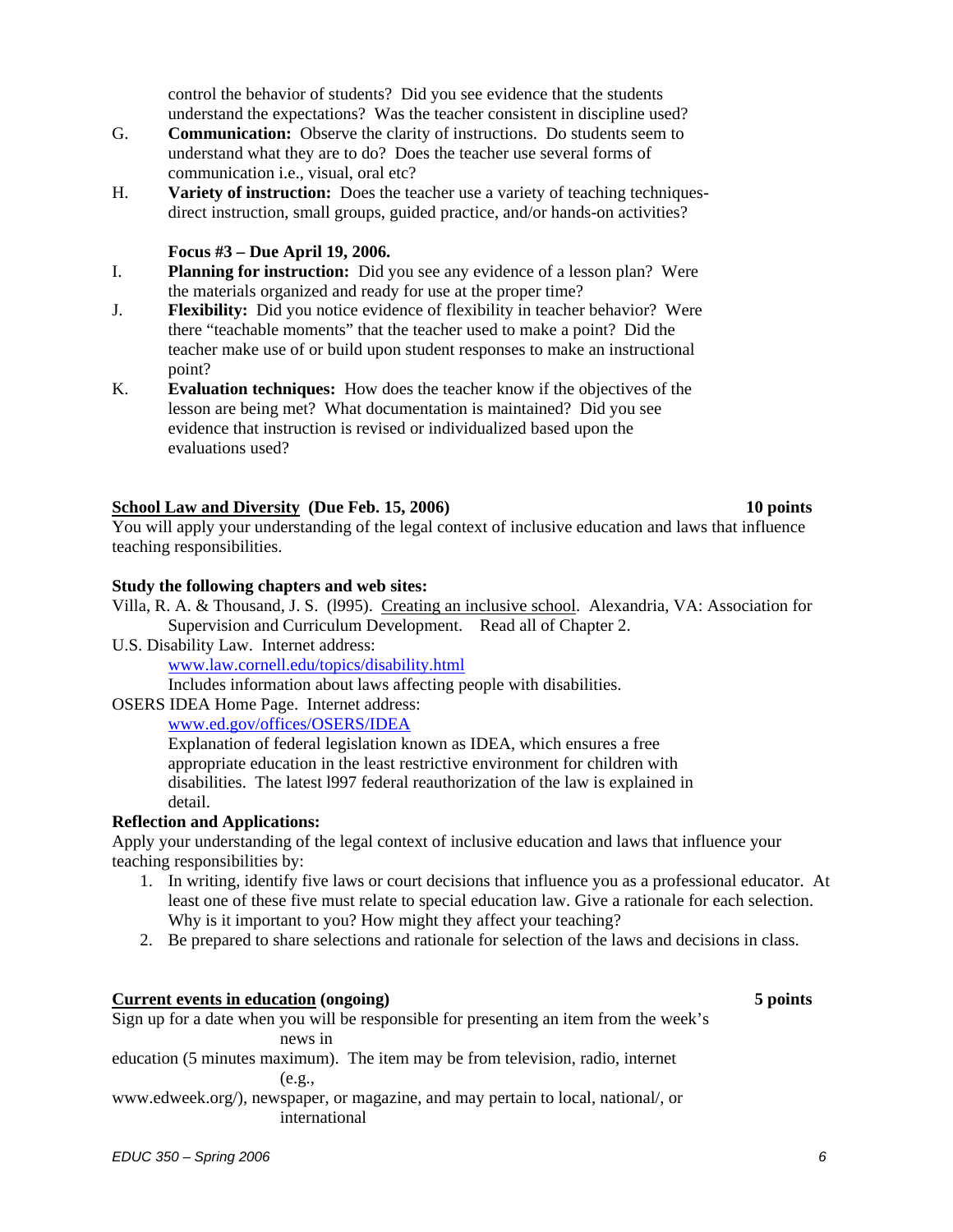#### issues. You will summarize and present the importance of the news for your classmates.

### **Personal philosophy of teaching, learning and schooling (Due April 26, 2006) 15 points**

Organize your thoughts in a way that expresses your beliefs about schools, teaching and learning. Articulate your thoughts so that your reader is able to form a picture of the teacher you hope to become. Think of your audience as the hiring committee of a school district in which you passionately hope to teach. You want your audience to connect your name and face with a distinct set of beliefs. Your philosophy should reflect your beliefs about teaching and learning, and your view of the social context of schools for the 21<sup>st</sup> century in a multicultural society. You should demonstrate professional vocabulary as you discuss your beliefs and knowledge. 2-3 pages.

#### Questions to Guide You

1. What is schooling?

What are the purposes of education and schools? What are schools for? How is schooling in a democracy different from schooling in a totalitarian state? What responsibilities do you have as an employee of the public, and what happens when you disagree with public policy? What about when you disagree with parents? What are your goals for your students?

2. What is teaching?

What are the purposes of teaching? Who or what is the source of knowledge in the classroom? Is teaching a one-way or two-way venture? How will you decide what to teach? Do you consider yourself a teacher of students, or of content, or both? Is teaching better described as a set of skills and knowledge, or as a set of values and attitudes? What is it about teaching that you most look forward to, and that you most fear? What is your metaphor for the teacher? What are your ethical responsibilities as a teacher? How will you contribute to the profession of teaching? What is the teachers' role as a bridge to the community? What is the teacher's role in educational renewal and reform?

3. What is learning?

What is knowledge? If you teach and students don't learn, whose problem is that? How will you know when students have learned something? Are students empty vessels into which you will pour knowledge? What does learning mean for students of different abilities or ethnicities or genders or economic classes? How will your classroom be responsive to the multiple communities represented in your students? Do all students need to learn the same thing? How important is classroom environment to learning? How will you decide what content to teach in the all-too-short time allotted to you?

*NOTE: Use the questions to frame your thoughts. Do not simply answer the questions.* 

Class activities, which support the development of your philosophy, include

- Class Discussions
- Readings
- Field Experiences
- Credo for Support
- FAT City Activity
- Law and Diversity Activity

#### Criteria:

- Did you draw on all your resources/experiences to write your philosophy and not just the book?
- Are you clear about your own beliefs?
- Do you have a clear organization of ideas?
- Can you articulate your ideas fluently and coherently with correctness of written expression (grammar, syntax, spelling)?
- Is it clear you have had enough exposure to schools to write your current philosophy?

*EDUC 350 – Spring 2006 7*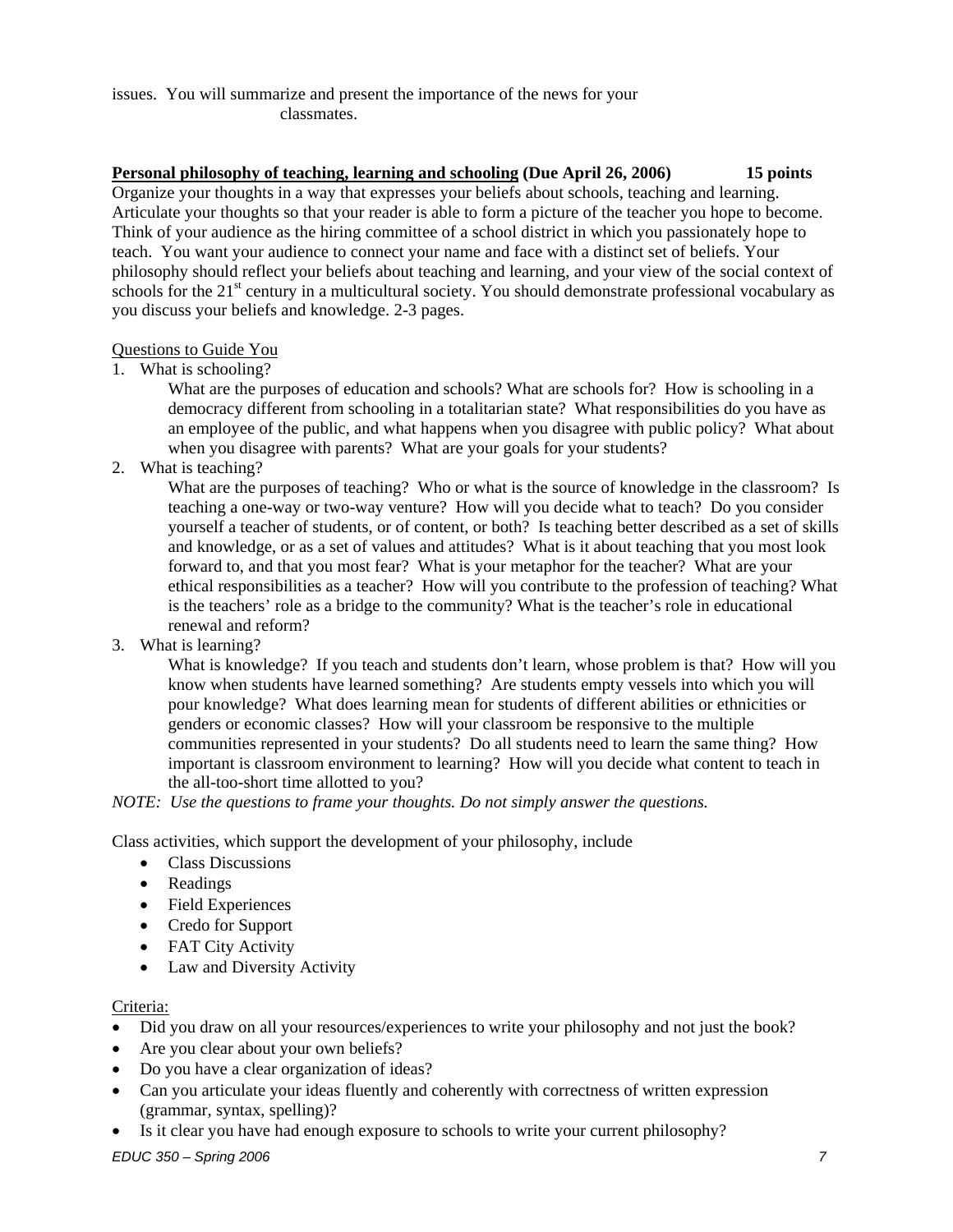• Did you address the areas of schooling, teaching, and learning?

#### **Choice Book Report/Discussion (Due April 26, 2006) 20 points**

Prepare a 3-page essay on the teacher(s) and/or students whose experiences were chronicled in your choice book. How did the teacher(s)/students in your book tell his/her/their story(ies)? How did the teacher(s) learn or not learn about the students and their needs? What did the teacher(s) do or not do to address the students' needs? How did the teacher(s) find fulfillment in the career of teaching? How does the experience of the teacher(s) or students relate to the readings and discussions from your coursework this semester? You must make explicit connections to coursework, and you must relate the book to your own thinking about teaching. You and the others who read the same book will share your book to your classmates in a fishbowl activity on the last day of class.

#### **Attendance, participation & collaboration 15 points**

This course is designed for active learning during class sessions. In order for this course to succeed for individuals and the group, students must come to class prepared to discuss assigned readings/topics and to participate in class activities.

Students will engage in active learning each class session, and will be expected to actively participate, collaborate, and demonstrate professionalism at all times.

- Do you participate in class discussions productively, sharing your knowledge and understandings?
- Do you interact productively with your peers, taking on a variety of roles (leader, follower, etc.)?
- Do you contribute appropriately to group work—do you "do your share"?
- Are you able to accept others' opinions?
- Are you supportive of others' ideas?
- Do you support your peers during their presentations?
- Can you monitor and adjust your participation to allow for others' ideas as well as your own to be heard?
- Do you show a positive attitude and disposition towards teaching all students?
- Do you exhibit professional behavior at all times?
- Do you attend each and every class, arrive on time and well prepared in all aspects, and do not ever leave early?
- Do you give close attention to each activity and speaker, and never whisper or do other things while there is a speaker?

You will do a self-assessment using the Rubric for Participation, Collaboration and Professionalism; and write a one-page rationale. You should give a rationale for the points you gave yourself in each area of the rubric and provide examples for each area. Your professor will also do an assessment using this rubric. Turn in your Rubric and Rationale with examples.

*EDUC 350 – Spring 2006 8*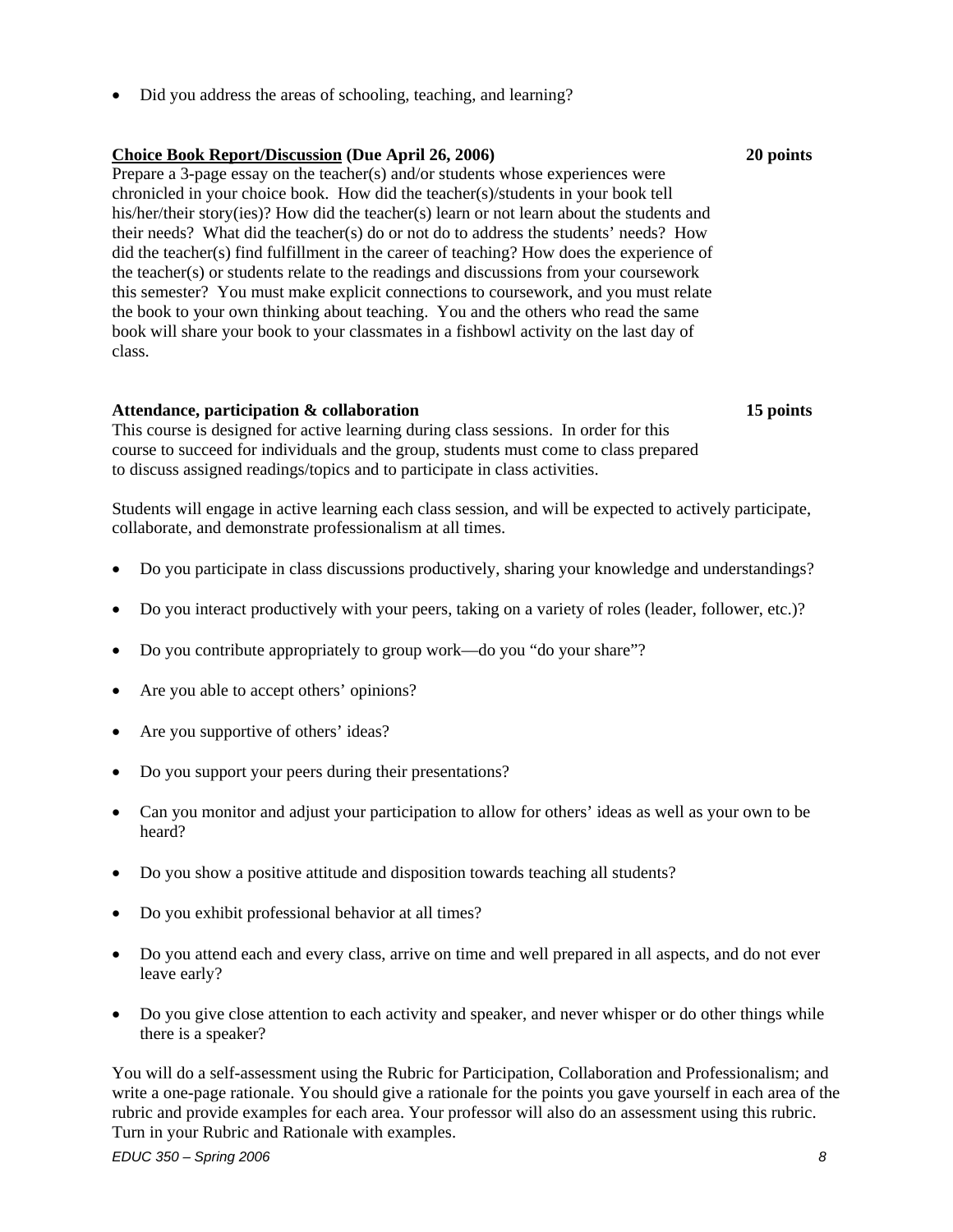## **Rubric for Participation, Collaboration and Professionalism**

| <b>CATEGORY</b>           | <b>Excellent</b>                                            | Acceptable                                             | Unacceptable                                          |
|---------------------------|-------------------------------------------------------------|--------------------------------------------------------|-------------------------------------------------------|
|                           |                                                             |                                                        |                                                       |
| <b>Attitude</b>           | Always has a positive<br>attitude. Never is critical        | Usually has a positive<br>attitude. Rarely is          | Seldom has a positive<br>attitude. Often is critical. |
|                           | of the task or others                                       | critical.                                              |                                                       |
|                           | without offering                                            |                                                        |                                                       |
|                           | alternatives, showing                                       |                                                        |                                                       |
|                           | initiative, and working                                     |                                                        |                                                       |
|                           | hard for improvement.                                       |                                                        |                                                       |
|                           | Attends every class,                                        | Usually attends every                                  | Is not always ready                                   |
| Participation             | always on time and well                                     | class, on time and                                     | when class time begins.                               |
|                           |                                                             | prepared, doesn't leaves                               | Doesn't give full                                     |
|                           | prepared, never leaves                                      |                                                        | attention in class;                                   |
|                           | early. Give closest<br>attention to class                   | early. Give most<br>attention to class                 | sometimes talks when                                  |
|                           |                                                             |                                                        |                                                       |
|                           | activities and speakers.                                    | activities and speakers.                               | others are speaking.                                  |
|                           | Always behaves, talks                                       | Often behaves, talks and                               | Seldom behaves, talks<br>and works in a               |
| Professionalism           | and works in a                                              | works in a professional                                |                                                       |
|                           | professional manner,                                        | manner, regardless of                                  | professional manner,                                  |
|                           | regardless of task/topic.                                   | task or topic.                                         | regardless of task/topic.                             |
|                           | Almost always listens to,                                   | Often listens to, shares                               | Rarely listens to, shares                             |
| <b>Collaboration</b>      | shares with, and supports                                   | with, and supports the                                 | with, and supports the                                |
|                           | the efforts of others.                                      | efforts of others, but                                 | efforts of others. Is not                             |
|                           | Tries to keep people                                        | sometimes is not a good                                | always a good team                                    |
|                           | working well together.                                      | team member.                                           | player.                                               |
|                           | Always provides useful                                      | Often provides useful                                  | Rarely provides useful                                |
| <b>Contributions</b>      | ideas; always stays                                         | ideas; stays focused most                              | ideas; not always                                     |
|                           | focused on the task.                                        | of the time. A                                         | focused. Reluctant to                                 |
|                           | Exhibits a lot of effort                                    | satisfactory group                                     | participate. Lets others                              |
|                           | and valuable                                                | member who does what                                   | take charge and                                       |
|                           | contributions.                                              | is required.                                           | participate.                                          |
|                           | Always demonstrates                                         | Often demonstrates                                     | Rarely shows concern in                               |
| <b>Disposition toward</b> | concern in learning to teach<br>all children. Always        | concern in learning to teach<br>all children. Often    | learning to teach all<br>children. Rarely             |
| <b>Teaching</b>           | demonstrates strong                                         | demonstrates commitment                                | demonstrates commitment                               |
|                           | commitment toward                                           | toward developing (a) an                               | toward developing (a) an                              |
|                           | developing (a) an                                           | understanding of children,                             | understanding of children,                            |
|                           | understanding of children,                                  | (b) teaching strategies, and                           | (b) teaching strategies, and                          |
|                           | (b) teaching strategies, and                                | (c) knowledge of the CA                                | (c) knowledge of the CA                               |
|                           | (c) knowledge of the CA                                     | Standards for the Teaching                             | Standards for the Teaching                            |
|                           | Standards for the Teaching                                  | Profession and CA                                      | Profession and Standards                              |
|                           | Profession and CA                                           | Standards for Teaching.                                | for Teaching.                                         |
|                           | Standards for Teaching.                                     |                                                        |                                                       |
| Leadership                | Shows strength through                                      | Effectively participates and                           | Does not show leadership                              |
|                           | leadership in different class<br>activities; other students | contributes, but rarely<br>shows leadership qualities. | in any area of class.                                 |
|                           | respect you as a leader.                                    |                                                        |                                                       |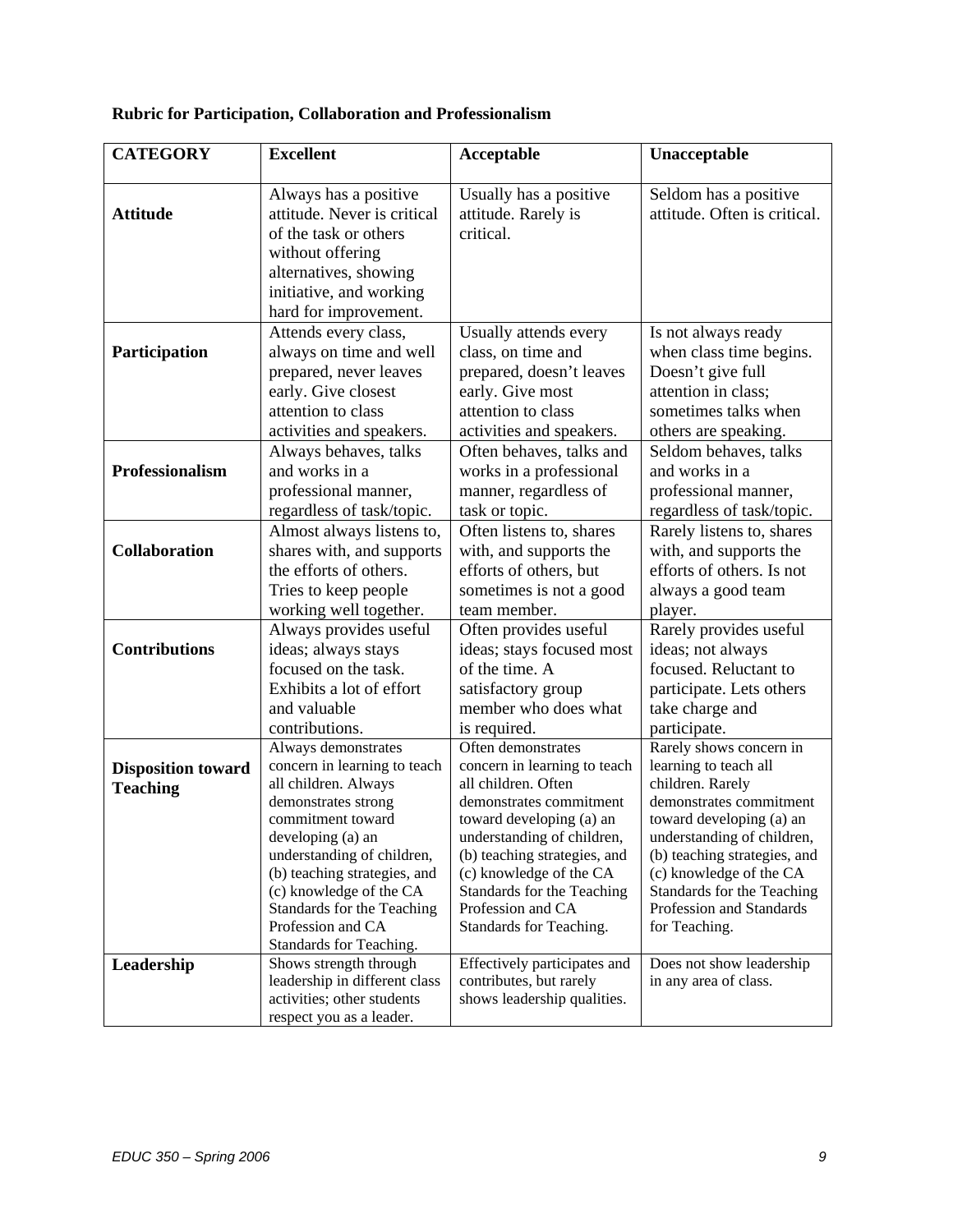General Scoring Rubric for Written Assignments:

The points awarded depend on the points associated with each assignment. Read these as general guidelines. Achieving an "excellent" requires careful attention to detail and to following the syllabus instructions.

Excellent (9/10; 13/15; 17/20; 21/25)

- $\triangleright$  Follows requested format as described in the syllabus
- $\triangleright$  All elements of the assignment are included
- $\triangleright$  Provides concrete details of the observation, interview, book, philosophy
- $\triangleright$  Insightful commentary using personal viewpoints
- $\triangleright$  Presents clear and logical organization of thoughts
- $\blacktriangleright$  Has few, if any, mechanical errors
- $\triangleright$  Holds interest is interesting to read
- $\triangleright$  Uses a sophisticated vocabulary and sentence structure

Very Strong (7/8; 10/12; 13/16; 16/20)

- $\triangleright$  Follows requested format as described in the syllabus
- $\triangleright$  All elements of the assignment are included
- $\triangleright$  Provides some concrete details of the observation, interview, book, philosophy
- $\triangleright$  Includes personal viewpoints
- $\triangleright$  Good organization
- $\triangleright$  Some mechanical errors
- $\triangleright$  Holds interest is somewhat interesting to read
- $\triangleright$  Some sentence/vocabulary variety

Meets the Standard (5/6; 7/9; 10/12; 11/15)

- $\triangleright$  Follows some of the requested format as described in the syllabus
- $\triangleright$  Some elements of the assignment are included
- ¾ Provides a few concrete details of the observation, interview, book, philosophy
- $\triangleright$  Includes personal viewpoints
- $\triangleright$  Organization hard to follow
- $\triangleright$  Many mechanical errors
- $\blacktriangleright$  Hard to read
- $\triangleright$  Little sentence/vocabulary variety

Grades will be determined by the total number of points earned. (100 points possible)

- $A = 93-100$  $A = 90-92$  $B+= 87-89$  $B = 83 - 86$  $B - 80-82$  $C_{+}$  = 77-79  $C = 73-76$  $C_{-} = 70-72$
- $D = 60-69$
- $F = 0.59$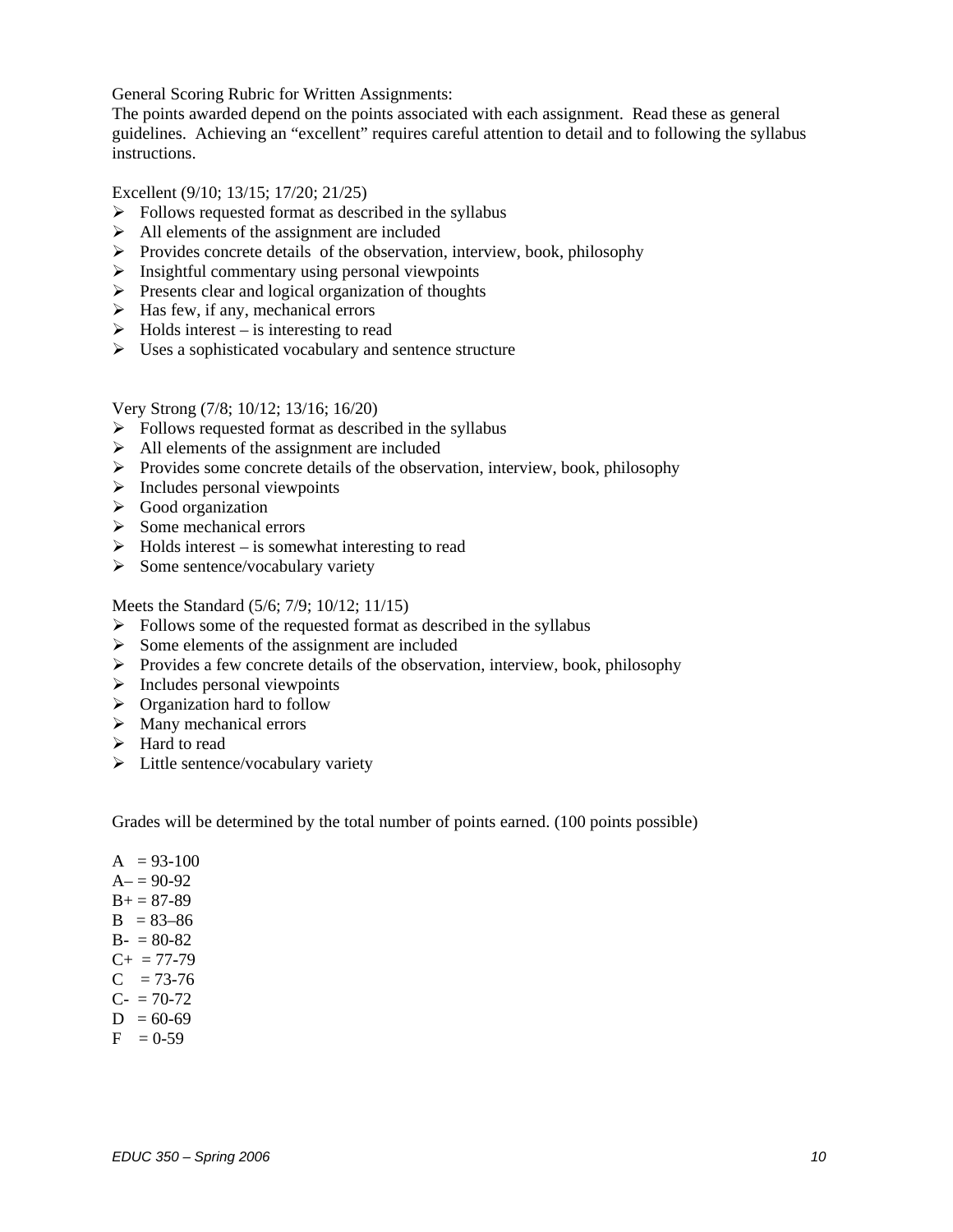#### COURSE GRADES

#### *An "A" student is one who:*

- completes all assignments on time and demonstrates the ability to summarize, analyze, and/or reflect at high levels.
- varies sources of information for assignments, demonstrating high degree of effort in pursuing varied perspectives around important educational issues.
- completes all the reading assignments and develops thoughtful and thorough responses.
- produces work that reveals a strong commitment to self-discovery and learning.
- produces work at a high professional level in terms of both writing and content.
- develops a high quality presentation, demonstrating significant learning around a contemporary issue.
- presents confidently and intelligently, demonstrating effective teaching skills.
- completes assignments in/out of class with a focus on learning and exploration, pushing him/herself to better understand the profession through quality work.
- attends almost every class meeting and is fully engaged during class.
- pushes him/herself to new understandings by participating in discussions, sharing his/her opinions, and valuing others' perspectives.
- contributes to the positive environment of the class by respecting all members.

#### *A "B" student is one who:*

- completes all or almost all assignments, all or most on time, and demonstrates the ability to summarize, analyze, and/or reflect at fairly high levels, showing consistent improvement over time.
- varies sources of information for assignments, demonstrating high degree of effort in pursuing varied perspectives around important educational issues.
- completes all or most of the reading assignments and develops thoughtful and fairly thorough responses.
- produces work that reveals a commitment to self-discovery and learning.
- produces work that is close to professional level in terms of both content and writing, working to develop a strong command of writing, speaking, planning and presenting.
- develops presentations, demonstrating significant learning
- presents confidently and intelligently, demonstrating effective teaching skills.
- completes assignments in/out of class with a focus on learning and exploration, pushing him/herself to better understand the profession through quality work.
- attends almost every class meeting and is regularly engaged during class.
- pushes him/herself to new understandings by participating in discussions, sharing his/her opinions, and valuing others' perspectives.
- contributes to the positive environment of the class by respecting all members.

#### *A "C" student is one who:*

- completes or attempts most of the assignments, mostly on time, and demonstrates the ability to do some quality summarizing, analysis, and reflection, showing improvement over time.
- varies sources of information for assignments, demonstrating effort in pursuing varied perspectives around important educational issues.
- completes most of the reading assignments and develops thoughtful and sometimes thorough responses.
- produces work that reveals a commitment to some self-discovery and learning.
- produces work that is not yet at a professional level in terms of both writing and content.
- develops a quality presentation, demonstrating learning around a contemporary issue.
- presents confidently and intelligently, demonstrating some effective teaching skills.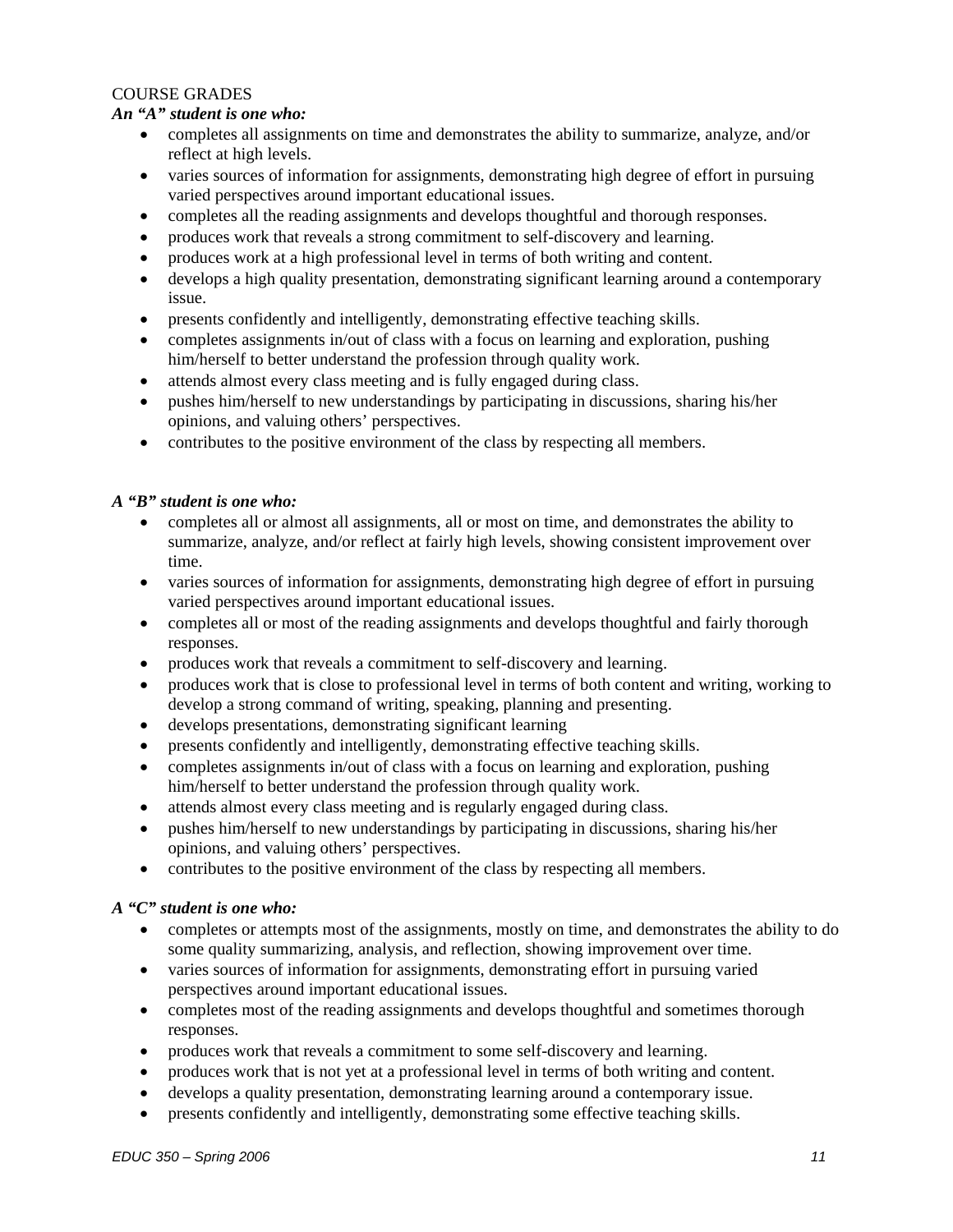- completes assignments in/out of class with a focus on learning and exploration, pushing him/herself a little to better understand the profession.
- attends most class meetings and is often engaged during class.
- pushes him/herself to some new understandings by participating to a moderate degree in discussions, sharing his/her opinions, and valuing others' perspectives.
- contributes to the positive environment of the class by respecting all members.

A "D" student is one who doesn't meet all of the minimal standards of a "C" student; "F" is earned by someone who hasn't completed significant portions of the required work and fails to meet the "C" student standards.